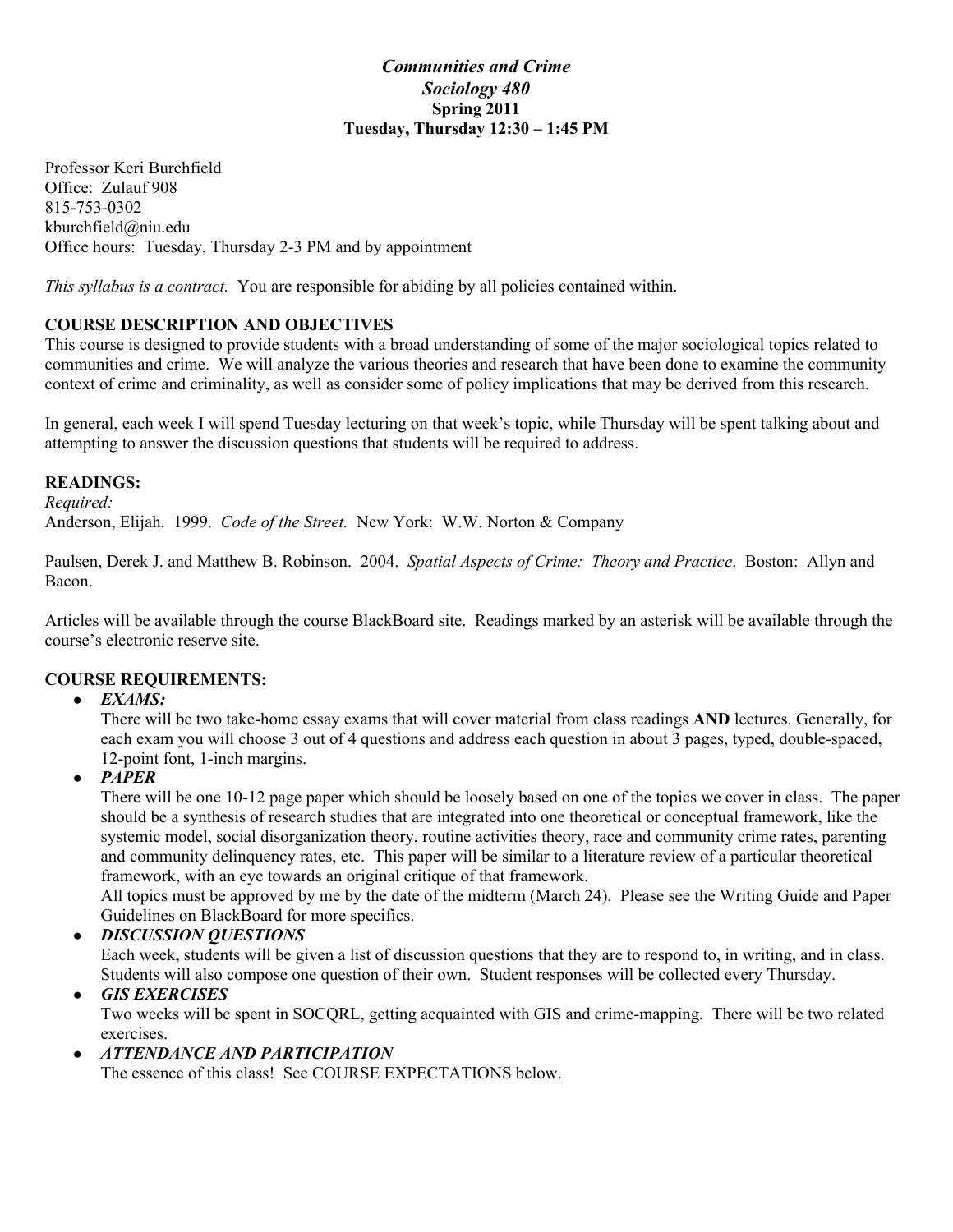#### **GRADING**

| 1. Midterm exam:         | 100 points |  |
|--------------------------|------------|--|
| 2. Final exam:           | 100 points |  |
| 3. Paper:                | 100 points |  |
| 4. Discussion questions: | 100 points |  |
| 5. Class participation:  | 100 points |  |
| 6. GIS Exercises:        | 50 points  |  |
| 7. Attendance:           | 50 points  |  |
| <b>TOTAL</b>             | 600 points |  |
|                          |            |  |

The grade scale is as follows:

| $A = 90-100\%$ | $B = 80-89\%$ | $C = 70-79\%$ | $D = 60 - 69\%$ | $F =$ below 60% |
|----------------|---------------|---------------|-----------------|-----------------|
|                |               |               |                 |                 |

#### **IMPORTANT DATES:**

| Midterm exam handed out: | March 22           |
|--------------------------|--------------------|
| Midterm exam due:        | March 24           |
| Paper topic due:         | March 24           |
| Paper due:               | April 19, in class |
| Final exam due:          | May 12, 12 PM      |

### **COURSE EXPECTATIONS:**

I have two general expectations of my students. First, do the assigned readings, and do them before class. Second, attend class, pay attention, and actively participate!

This class *requires* preparation, attention and participation. **Preparation** means critically reading all assigned readings before class, checking Blackboard for any important announcements, and looking over the course schedule to know what we will be doing in class that day. **Attention** means engaging with the material, with me, and with your fellow students; it does not mean reading the newspaper, texting, sleeping or talking with friends. **Participation** means answering questions when asked of you, raising critical comments of the material (using the discussion questions I distribute as a guide), and asking your own questions when you do not understand something.

Attendance and participation are 25% of your grade (more than an exam). Take them seriously!

#### **ATTENDANCE POLICY:**

Some professors do not care if you attend class. I do! This is an intensive class. I will record attendance randomly throughout the semester. *Anyone who arrives 15 or more minutes late will be recorded as absent.* If you know ahead of time that you have to be late or leave early, notify me the class period before. There are no excused absences. If you are not in class, and I take attendance, you will be marked as absent. Excessive absences (3 or more) will result in a one percentage point deduction from the total grade for each class missed after the 3rd.

Please note that **you** are responsible for obtaining notes for the class material covered on the date missed.

#### **OFFICE HOURS:**

I encourage office visits to discuss course material, assignments, or anything else you would like to talk about. Please stop by during regular office hours or contact me by email to set up an appointment; I can usually be available within one day of you contacting me. Please be advised, I will not discuss assignment or exam material via email. Such matters must be discussed in person.

#### **MAKE-UP AND LATE ASSIGNMENT POLICY:**

Exams and papers are due in class on the due date, **period**. I do not accept any assignments via email. Make-up exams may be granted only in the case of a *university-excused* absence and must be schedule within 2 days of the original test date.

#### **ACADEMIC INTEGRITY:**

Students should consult the *Undergraduate Catalog* to familiarize themselves with all university policies regarding academic integrity and classroom conduct. Instances of academic dishonesty (e.g., plagiarism, cheating, etc.) or classroom disruption (e.g., arriving late, leaving early, cellphone use, reading materials other than course materials) are subject to the assignment